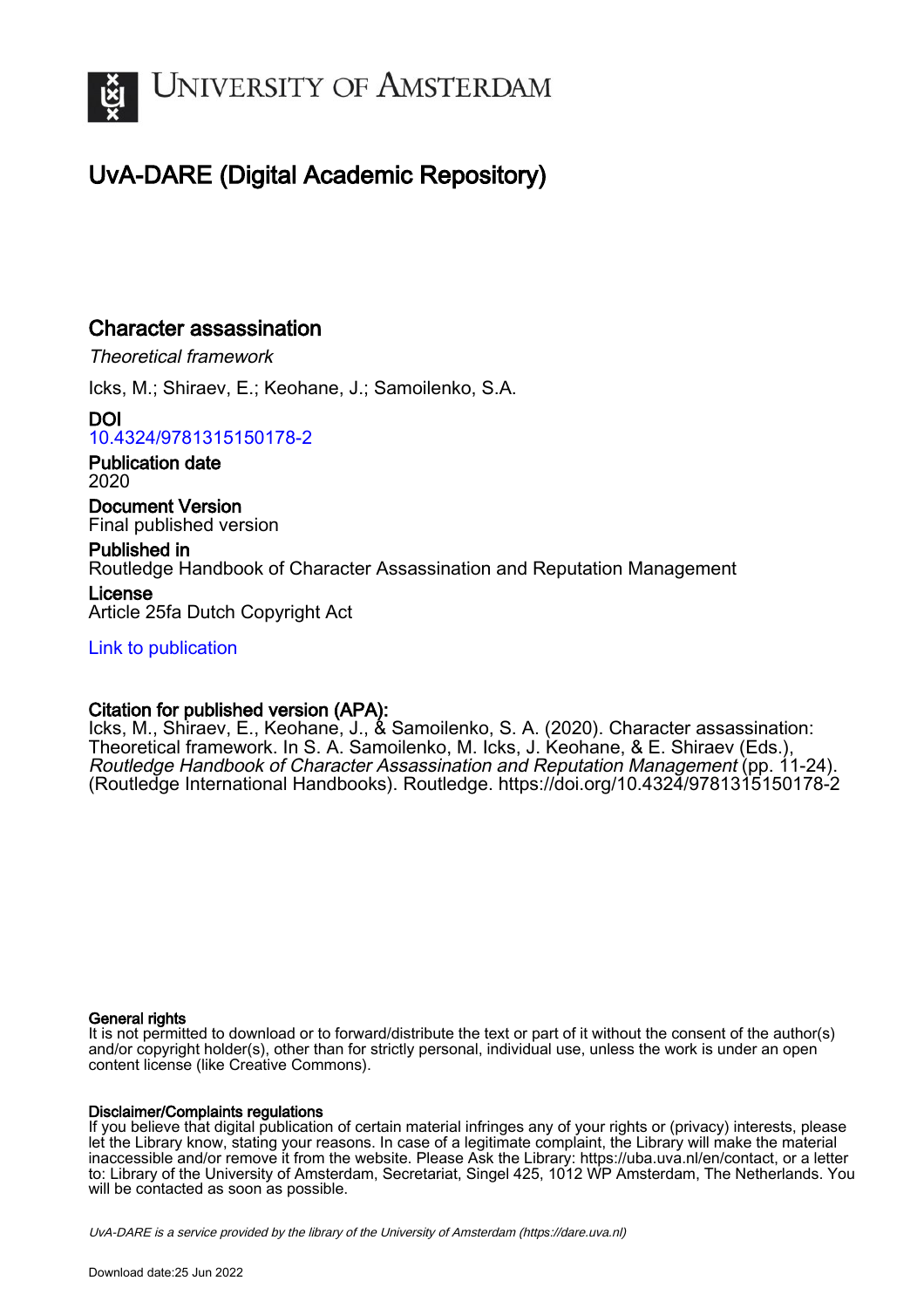# CHARACTER ASSASSINATION

# Theoretical Framework

*Martijn Icks, Eric Shiraev, Jennifer Keohane, and Sergei A. Samoilenko*

#### **Introduction**

For years, researchers and practitioners from different fields such as sociology, political science, history, management and crisis communication have been interested in issues related to character assassination (CA). Individuals, public institutions and corporations spend significant time, energy and money defending against character attacks and attempts on their reputation. Moreover, there is still no holistic picture of CA as a complex social phenomenon. Scholarly knowledge of CA is fragmented, scattered and illustrated by numerous seemingly unrelated case studies. There is very little understanding of what CA means and how it appears across disciplinary, cultural and political boundaries. This introductory chapter is a joint attempt to offer a theoretical rationale for studying character assassination as an integrative and interdisciplinary field of academic inquiry.

The contemporary media environment is conducive to incivility, especially where political communication is concerned. The prevalence of character-centred competition in political discourse legitimises the use of character assassination (Icks et al., 2017). As a result, the importance of understanding character assassination will only continue to grow. We argue, correspondingly, that a unified lexicon for discussing the hallmark features of character attacks will be necessary to push forward research into this phenomenon. While the specific aspects of character attacks that are most interesting to researchers will likely vary from discipline to discipline, our goal is to provide both a flexible lexicon and a theoretical toolbox for inquiries into character assassination. We offer the framework laid out in this chapter as only a beginning to the conversation, while the contributors to this volume expand on, challenge and confirm some of the insights that we have identified here.

To further the construction of a unifying framework for the study of CA, this chapter first defines character, then provides definitions of character assassination and distinguishes it from other, related concepts. We highlight the strategic nature of the phenomenon, then discuss five pillars that we believe are necessary to consider in a thorough analysis of a character attack, and finally introduce some of its dynamics and methods.

#### **On Character**

Before the 1920s, the terms character, personality, and temperament were used almost interchangeably in American social sciences and psychology. While *temperament* gradually came to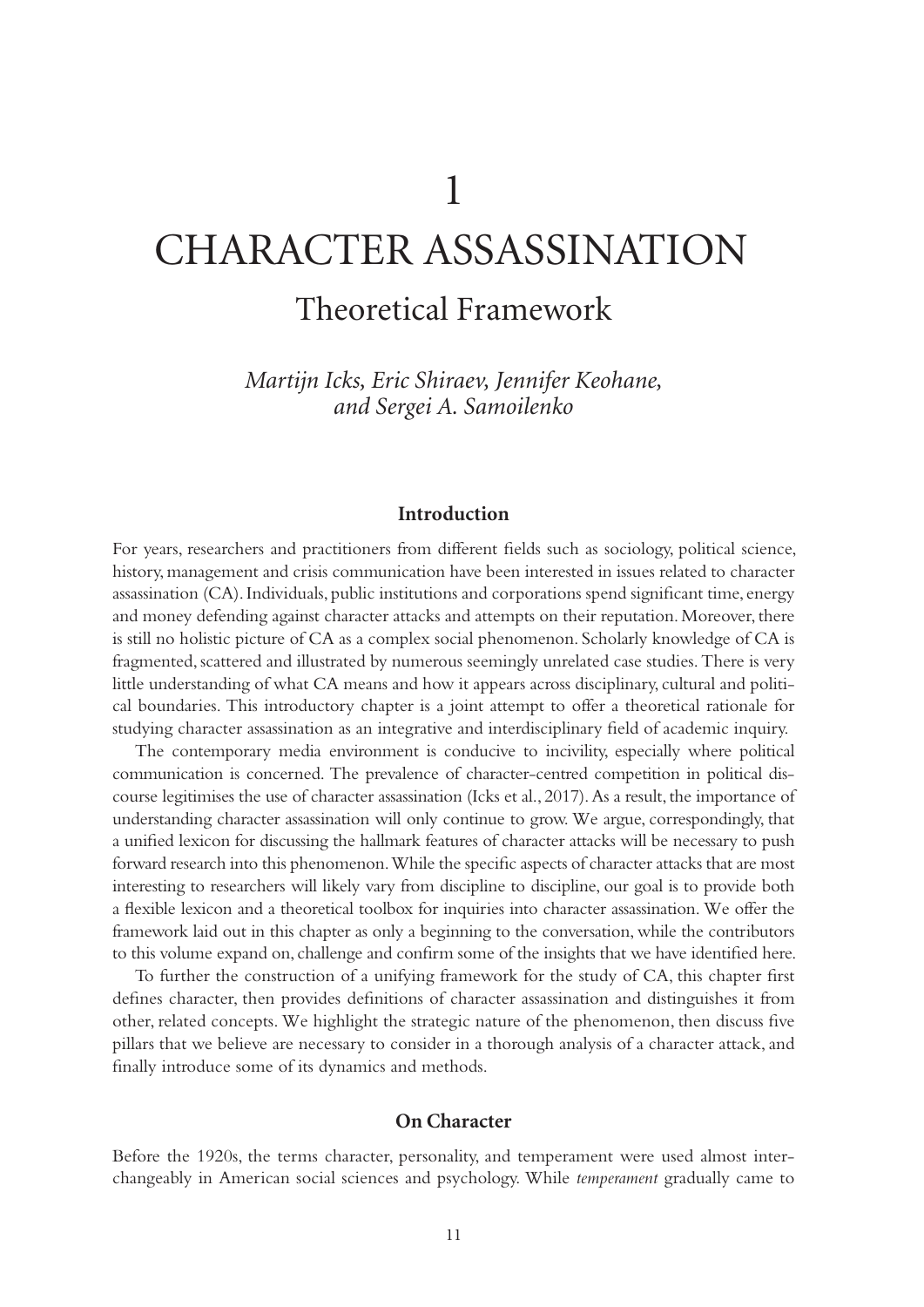#### *Martijn Icks et al.*

<span id="page-2-0"></span>be associated with biological and early formative factors such as a toddler's activity level, early eating patterns and attention span, the term *personality* gradually acquired a broader meaning and is now used to indicate the totality of an individual's stable features (Danziger, 1997). The same is true for *character*, except that this term stresses a moral dimension, attaching value judgments to a person's behaviour and experience. Someone of "good character" ought to exhibit personality traits like honesty, industry, humility or other social markers that are defined as "good" by society. It should be noted that these positive traits are strongly dependent on time and culture, as well as on individual factors such as the class and gender of the person in question. For instance, a "good" medieval woman would have exhibited very different traits than a "good" woman in a modern Western country. Each culture and epoch develops its own ideas about the appropriate virtues and modes of behaviour for members of different social groups. Often, these ideas are contested even *within* a culture, for instance between progressives and conservatives.

For our purposes, we define *character* as "a relatively stable set of a person's traits rooted in a culture's moral, cognitive, behavioural and emotional standards." Note that we explicitly include other than moral standards in our definition, since character attacks can be aimed at personal features that do not necessarily have a moral dimension, such as intellectual capacity and emotional stability.

It is important to distinguish between *character* and *reputation*. While character is mostly concerned with traits that a person actually possesses, reputation is a matter of public opinion. The perception of what is *reputable* is in "the eye of the beholder" (Schreiber, 2011) and does not always reflect someone's actual personality traits. Reputations can be constructed and then maintained by social actors themselves or by media professionals to meet the accepted norms of a certain social setting(s). Oftentimes, they can be artificially improved through impression management techniques that focus on a handful of attractive personal characteristics. Any precarious issue or risk leading to potential reputational damage is estimated in terms of declining confidence in leadership and an erosion of public trust (Coombs and Holladay, 2002).

Because character assassination is carried out in persuasive communicative acts, it is important to address how scholars of communication have talked about character. In his fundamental treatise *On Rhetoric*, Aristotle identified *ethos* as one of the three modes of persuasion, and one that is based in the speaker's credibility. "In its simplest form," writes S. Michael Halloran (1982), "*ethos* is what we might call the argument from authority, the argument that says in effect, believe me because I am the sort of person whose word you can believe" (p. 60). Tied up in this complex concept, then, are questions of character and credibility – what Aristotle talked about as good will, good sense, and moral character (Kennedy, 1991). Classical theorists of rhetoric have wavered about whether *ethos* refers to the *actual* character of the orator or the *impression* that the speaker leaves on the audience. While the Roman rhetorician Quintilian famously declared that the orator was "the good man speaking well," others have spoken of *ethos* as akin to the credibility the speaker builds within the speech. In sum, though, understanding character assassination requires understanding how the speaker creates a credible appearance before and after they launch an attack. Demonstrating good will and character often entails providing careful evidence for one's claims, abiding by the norms of good discourse, and responsibly and ethically using persuasive appeals. One uses public communication to display the relatively stable set of traits that encompasses character.

#### **On Character Assassination**

*Character assassination* is the deliberate destruction of an individual's reputation or credibility. Strictly speaking, therefore, it is not harming character per se,<sup>[1](#page-12-0)</sup> but altering the way character is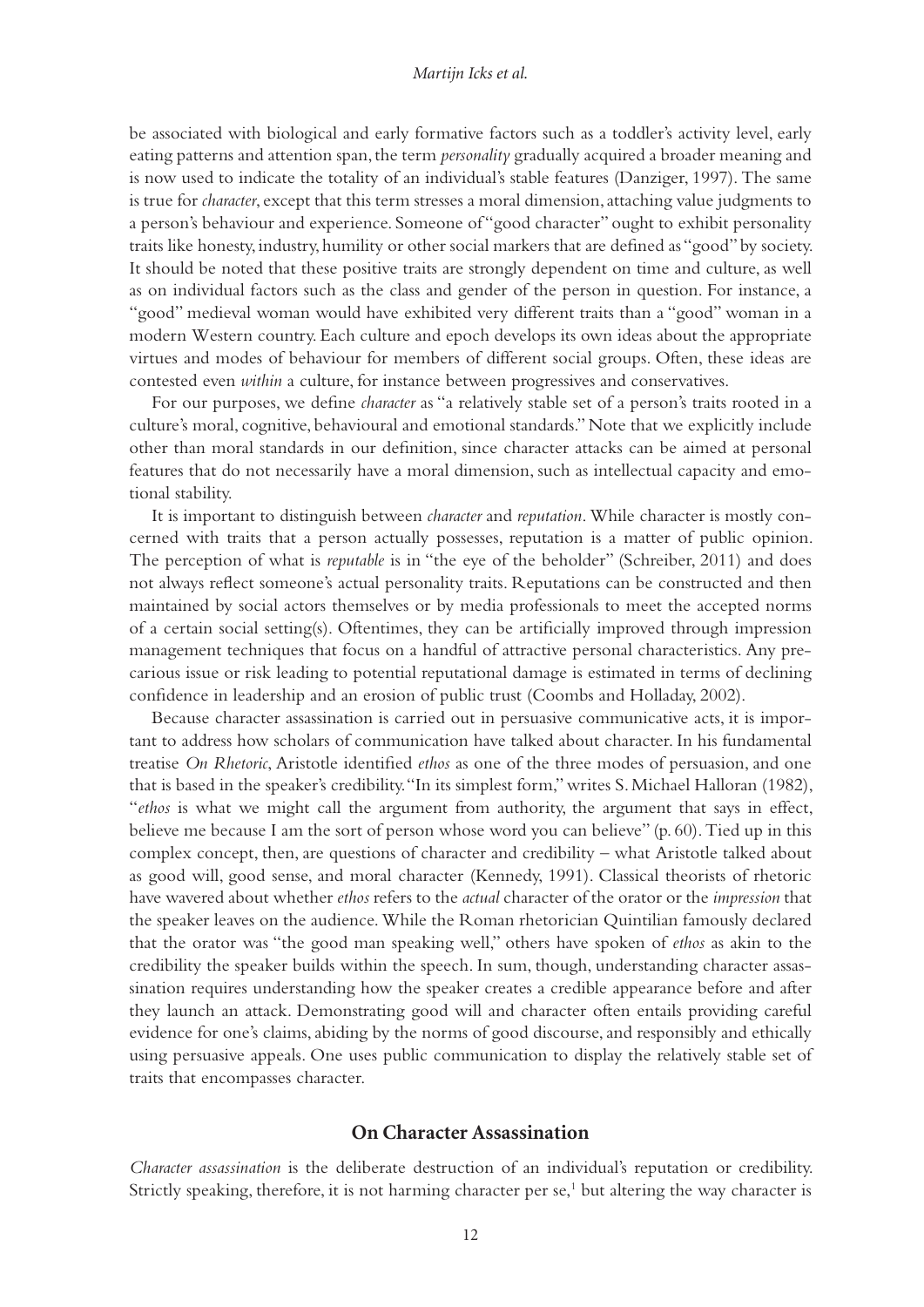perceived and judged by others. The character assassination of an individual dramatically affects her reputation.

CA is an inclusive concept that can be addressed from various academic perspectives, such as rhetoric, political science, psychology, and media and propaganda studies, among others. It refers to both the process (e.g., a smear campaign) and the outcome of this process (e.g., a damaged reputation). A single CA event or a long-term campaign may be composed of various communication acts, a series of efforts and assaults, traditionally referred to as *character attacks*. These attacks may come in different shapes and forms, from an op-ed in a mainstream newspaper to a conspiracy theory circulating within an online community, and use different framing techniques.

In an exclusive definition, character attacks are aimed at individuals. They often include assumptions and facts related to personal traits, social and professional affiliation, and individual decisions and actions (Icks and Shiraev, 2014, p. 4). However, a case could be made that corporations, institutions or even social groups and countries possess a form of "character" as well. Moreover, it should be noted that the individual and the collective are often intertwined, because the reputation of organisations, nations and social groups can be affected by CA campaigns aimed at their leaders or prominent figures. Some character attacks on individuals and groups overlap when individuals are targeted because they seem to represent an ideology, a practice, or an advocacy cause. Likewise, negative stereotypes about religious or group practices, political orientation or adversarial regimes (e.g., communism, fascism) can be applied to an individual in order to undermine his character. For the purposes of this chapter, we will focus on character attacks against individuals, but some of our contributors will employ a broader definition and examine attacks against non-individual entities.

A CA campaign is defined by the following characteristics:

- *It is intentional*. Character attacks are by definition meant to damage someone's reputation. This means that accidental reputation damage – for instance caused by a microphone inadvertently left switched on, a Freudian slip or a thoughtless remark – falls outside the scope of our study. Evidently, it is not always possible to establish someone's intention to cause damage with absolute certainty, especially since character attackers often disguise their actual motives or launch their attacks anonymously. However, the intention of the attacker is usually clear enough from the context and contents of the attack. We will discuss various possible motives for character assassination in a later paragraph.
- *It is public*. CA campaigns are intended for audiences. The target of an attack is usually an individual who has a recognised social status or good reputation. Indeed, "one needs a socially approved character before it can be damaged" (Shiraev, 2014, p. 17). When someone's reputation comes under attack in the public sphere, audiences may negatively change their opinion about her. This can happen regardless of whether the allegations happen to be true or false. All that matters for a character attack to be effective is that enough people are persuaded.

We should not take the term "assassination" too literally. After all, character assassination is about the *perception* of character. A character that is completely and utterly dead to one person may be fully alive in the eyes of another. Moreover, even a "dead" character can be revived when faith in the person is restored, although this is quite a hard feat to achieve.

CA can overlap, but is not completely identical with, the following forms of negative communication:

• *Ad hominem*. The CA process may involve various kinds of defamation attacks that are similar to the abusive *argumentum ad hominem* (literally an "argument to the man") used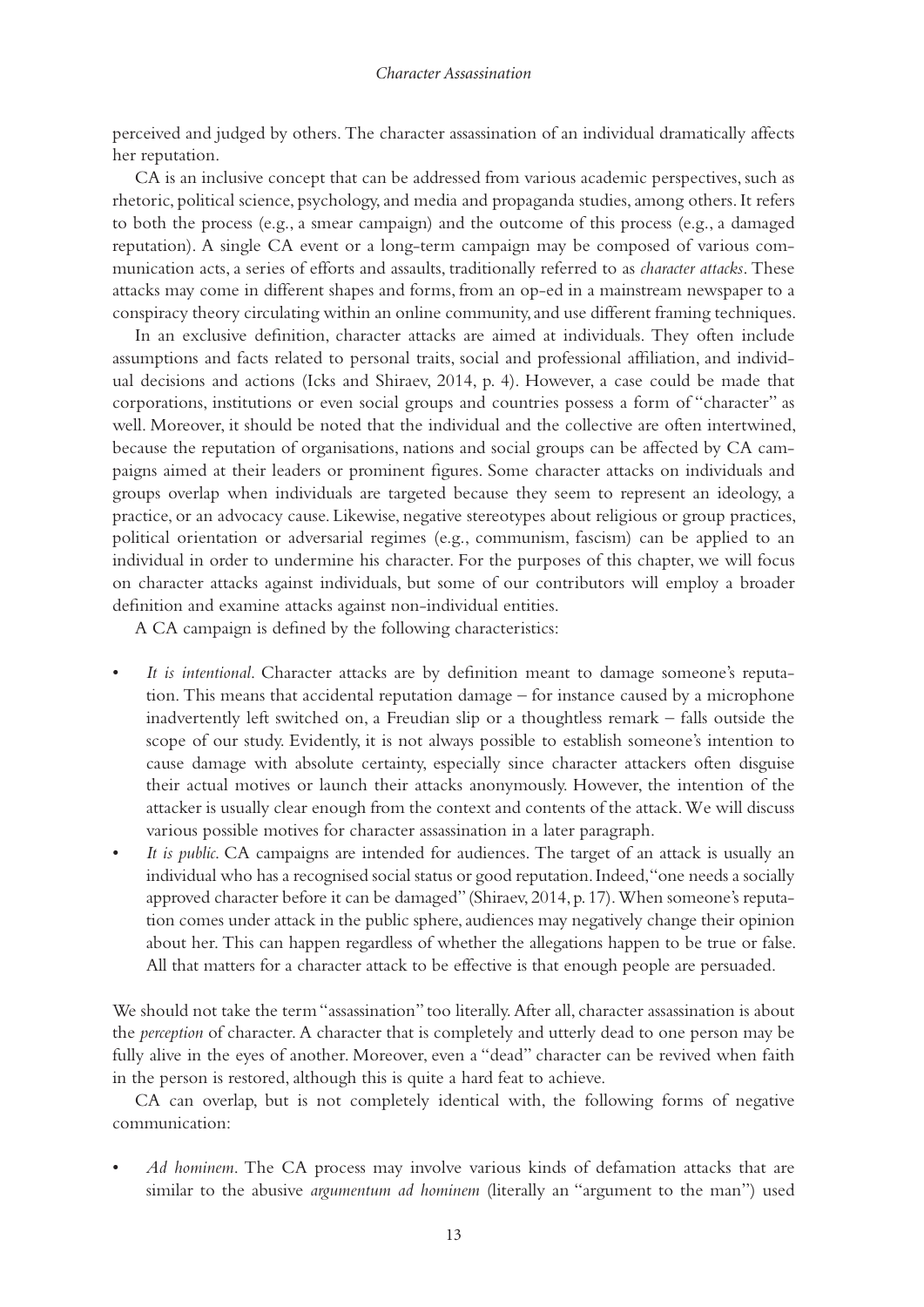#### *Martijn Icks et al.*

in adversarial contexts to steer attention away from the debated issue to the opponent's personal traits or reputation. However, unlike *ad hominem* attacks, character attacks do not have to take place in the context of an open discussion or debate. Unlike CA, the use of an *ad hominem* argument is often perceived as justified (as suggested by Walton, 1987) when the claims made about a person's character or actions are relevant to the conclusions being drawn. A supporter might argue that a politician's private life is not directly relevant to his or her ability to govern. At the same time, a politician's inability to adhere to the truth when answering questions about his or her personal life could call into question the veracity of his or her statements on other subjects.

- *Libel and slander aimed at corporate brands and products*. CA practices such as smear campaigns during corporate or political competition can be discussed in the context of image studies and political marketing when organisations and leaders find their legitimacy questioned. At the same time, the proposed CA framework is different from studies in marketing that view corporate character as brand imagery affecting employee and customer satisfaction (Chun and Davies, 2006). Specifically, most assaults on brands, such as brandjacking (Langley, 2014), may not necessarily target individuals, even when the brand is personified by a telegenic CEO. In addition, marketing is concerned with creating and promoting products and services almost exclusively to a brand's consumers. Thus, an attack on brands becomes the topic of interest of a limited audience of invested stakeholders and brand followers. A newsworthy CA event is a substantive matter on the public agenda that may resonate across societies and nations. For example, the "Weinstein Effect" rippled across the world as the #MeToo hashtag, originally created to denounce the misogynist behaviour of a handful of individuals, became a global movement.
- *Insults*. Individual and spontaneous insults ("you are an idiot!") often occur in a private context and intend to hurt someone's self-esteem and affect her emotional stability, whereas CA primarily aims at causing maximum public damage. However, deliberate insults conveyed to a wider audience via speeches, memes or tweets can be a part of a CA campaign.
- *Other forms of incivility* in the political and media arenas, including rudeness, hostility, threats and sporadic emotional behaviour, such as refusing to shake hands, gesturing and refusing to interact. The term also refers to non-substantive forms of incivility such as disruption of speech (Spary, 2010). There is a debate as to whether this framework should include examples of demagoguery, "sabre rattling" and populist rhetoric (such as Donald Trump's 2016 election campaign in the US or the 2017 Marine Le Pen campaign in France), which are not necessarily intended to undermine an opponent's social base or cause reputational harm, but merely to conjure political polls, media ratings and public opinion. Herbst (2010) considers incivility to be a strategic tool that is frequently exploited by political actors for personal gain.
- *Enemy images and othering*. An important distinction needs to be made between character assassination and the construction of enemy images (Keen, 1986). The latter refers to the creation of a negative perception of a person or group of people as hostile outsiders, possessing values and characteristics foreign and threatening to members of an in-group. In a process called "othering," unwanted features – weakness, irrationality, barbarity, etc. – are projected onto outsiders, who are represented in a simplified and stereotypical way, providing a counter-image to the virtuous "self." It should be stressed that "image" does not necessarily imply that the hostility is not real, but that the focus is on the way in which the real or perceived "enemy" is constructed and cultivated in the public imagination. This allows people to treat "enemies" in a way that would normally be considered inhumane, but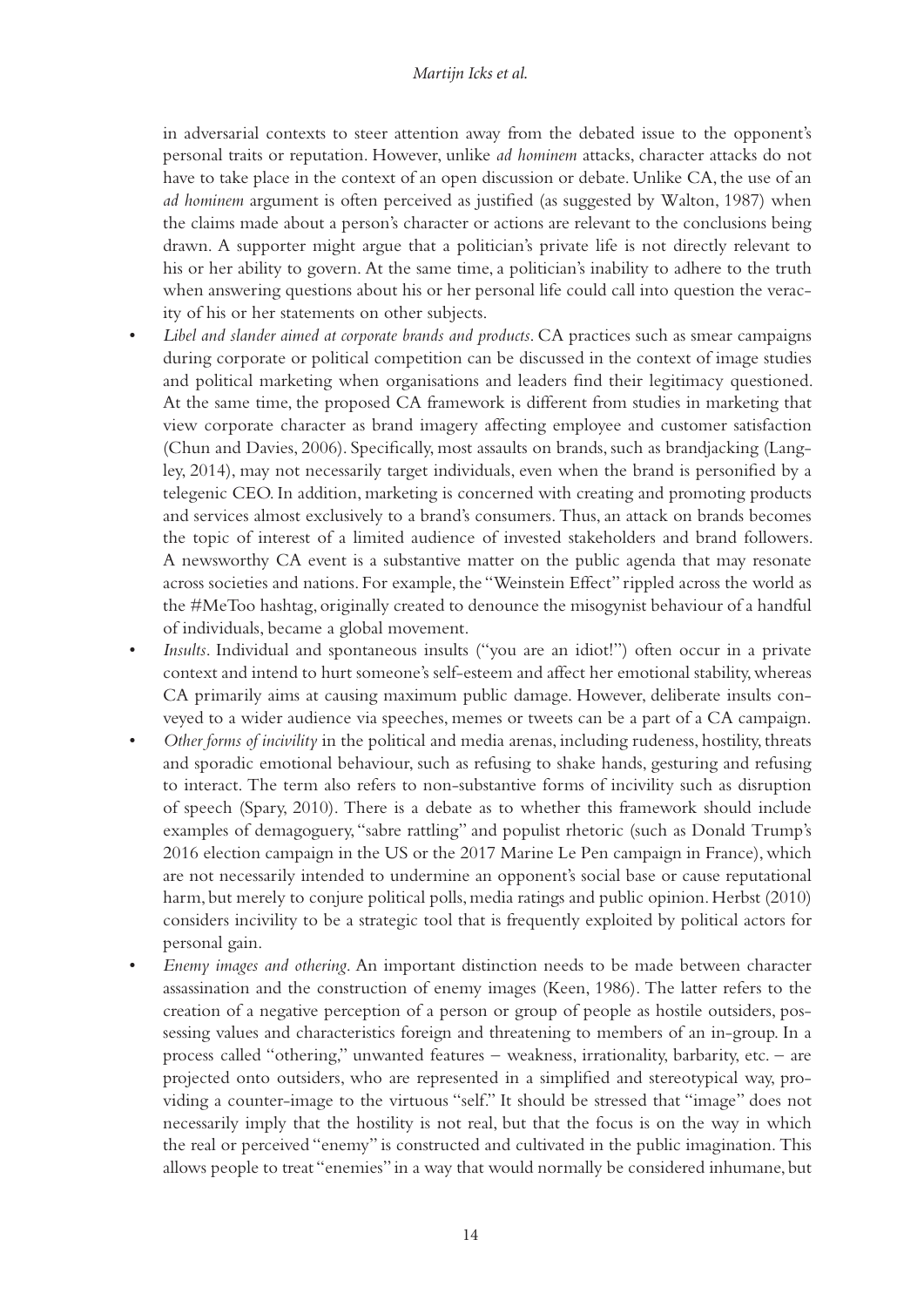which is cognitively restructured as worthy and moral because they deserve such treatment (Bandura, 1999).

 Unlike a character attack on an individual, the propagation of an enemy image is usually directed against a group of people. However, a particular person can also be portrayed as the "enemy," especially if he is the leader of an adversarial and allegedly hostile regime or a popular opposition leader who represents dissenting voices against the ruling government. Notable examples include Muammar Gaddafi, Saddam Hussein and Kim Jong Un, all of whom have been depicted numerous times as "enemies" and "terrorists" in Western media. In these cases, there is indeed overlap between character assassination and the construction of enemy images. In other cases, enemy images and stereotypes relating to groups may be drawn upon to commit character assassination on individuals. Characterising a target as a Jew, Communist, witch or member of another supposed "enemy" group may trigger feelings of hostility or anxiety in the audience and prompt them to turn away from the individual in question. In other words, enemy images and stereotypes can be effective instruments in the character assassin's toolbox.

#### **The Goals and Motives of Character Assassins**

As we have established, character attacks are by definition deliberate acts, which means they are undertaken with certain goals in mind. Of course, the immediate objective is to damage or destroy the target's reputation in the eyes of relevant groups. Sometimes, that is as far as it goes: An attacker may act out of sheer malice or because she wants to exact revenge for an (or a perceived) injustice that was done to her. In most cases, however, the destruction of a target's reputation is itself a means of obtaining a further goal. One possible motive is the removal of a rival for a certain "prize," or at least reducing a rival's chances of winning that prize while improving one's own. This is probably the most common motive for character assassination, as it is par for the course in democracies whenever candidates are running for political office. However, it can also occur when businessmen, religious leaders or scientists are competing for public favour. In these cases, the "prize" to be won is not political office, but for instance more customers shopping in your store, more faithful attending your church or more people accepting the scientific theory you are advocating.

Character attackers and their targets are not always in direct competition for the same prize. Another motive for character assassination may be the undermining of a leader or regime, without the attacker necessarily wanting to step in the shoes of the leader themselves. When dissidents seek to expose the crimes and vices of a dictator, for instance, they do so because they want to see him removed from office, not necessarily because they are making their own bid for power. In turn, the dictator may seek to silence critics to stabilise his regime, without necessarily regarding them as direct rivals for his position. A third motive for character assassination may be the discrediting of a religion, ideology or movement through attacks on a person who is regarded as its representative or icon. Often, this person is the founder of the creed in question. For instance, character attacks on the Prophet Muhammad or Karl Marx can serve to discredit Islam or communism, respectively. Fourth, character assassination can be used to create a convenient scapegoat to divert feelings of public anger that could otherwise damage the attacker himself. In the case of a corporate scandal, for instance, the company management can decide to shift the blame to one particular board member to let the rest escape scot-free. Finally, character assassination can occur for material gains. Here we can think of the tabloid press, which thrives on its ability to create or highlight scandal, often committing character assassination in the process.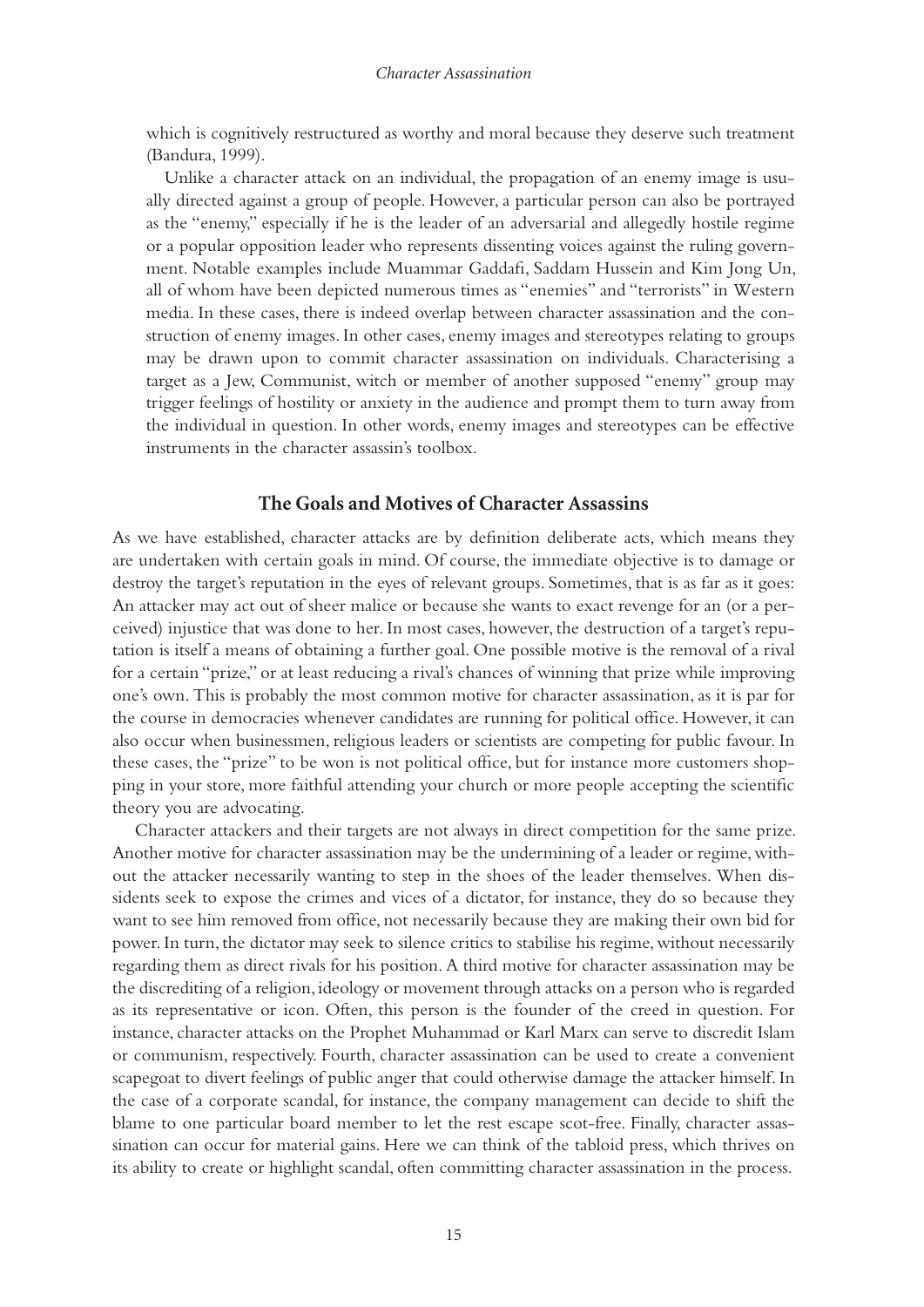#### **Five Pillars of Character Assassination**

A character assassination event is a multidimensional process that is conditioned and moderated by five main factors: *the Attacker*, *the Target*, *the Medium, the Audience*, and *the Context*. These components can be examined independently in relation to a single character attack or together in a more complex manner in order to estimate the probability of reputational damage and public outrage before and during an elaborate CA campaign. These factors may vary from case to case, and relate to each other in complicated ways. It is our contention that a complete analysis of a character attack should include some consideration of the interrelationship of these pillars. This view has been previously examined in our studies (Icks and Shiraev, 2014; Icks et al., 2017; Samoilenko et al., 2018). In the next section, we present a review of previous scholarship, which is relevant for understanding these components of an attack.

#### *The Attacker*

It is critical to address CA from the attacker's side, as it helps us not only understand the motivation of the assailant, but also estimate the choice of an attack strategy. This may further provide clues about the selection of communication channel and method. The *character attacker* is an individual who commits a deliberate assault on the reputation of the targeted individual, aiming to trigger a public reaction (emotional response, judgement, outrage, etc.) and subsequently undermine the social standing of the subject.

Political scientists have devoted much attention to the motives and strategies of character attackers, mostly in the context of negative campaigning. They have demonstrated that character assassination can be an effective means of alarming voters and swaying them toward a desirable course of action (Riker, 1996; Sigelman and Shiraev, 2002), creating uncertainty (Skaperdas and Grofman, 1995) or preventing defections (Doron and On, 1983). Political actors also employ character attacks to force the target to respond in terms of time, energy and resources. It helps the attacker to steer the public's attention away from the debated issue or promote his agenda at the opponent's expense.

The literature on the rhetoric of attack is one of the richest and has been discussed by numerous scholars. Of particular relevance to our topic is the theory of persuasive attack (Benoit and Dorries, 1996; Benoit and Glantz, 2017; DiSanza and Legge, 2016), which explores the nature and functions of blame and accusations. According to Benoit (2015), persuasive attack can be viewed as "an attempt to create (or strengthen) a negative attitude toward the target" (p. 10). This theory is based on Pomerantz's (1978) analysis of complaints, which holds that complaints (or criticism or attacks) have two key components: offensiveness and blame. In other words, when the attacker criticises someone, she must allege that a certain act is bad (offensiveness) and that the target is responsible for this bad act (blame). The extended version of the theory includes two basic components of attacks on character: declaring that the target possesses a trait and arguing that this trait is offensive.

When the attacking sources appear credible, their attacks have a greater chance of achieving their strategic outcomes. Empirical research has consistently supported the central role played by "source credibility" in persuasive discourse (McCroskey and Teven, 1999). For example, political communication is often seen as an open competition for credibility of the messenger, as an important factor in winning over the public at the expense of the opponent. In disputes, "[it] is an enormous advantage to occupy the moral high ground" (Harré and van Langenhove, 1991, p. 109), as such positioning implies power to position others. Studies show that people evaluate political actors based on several personal characteristics, including appearance, likability,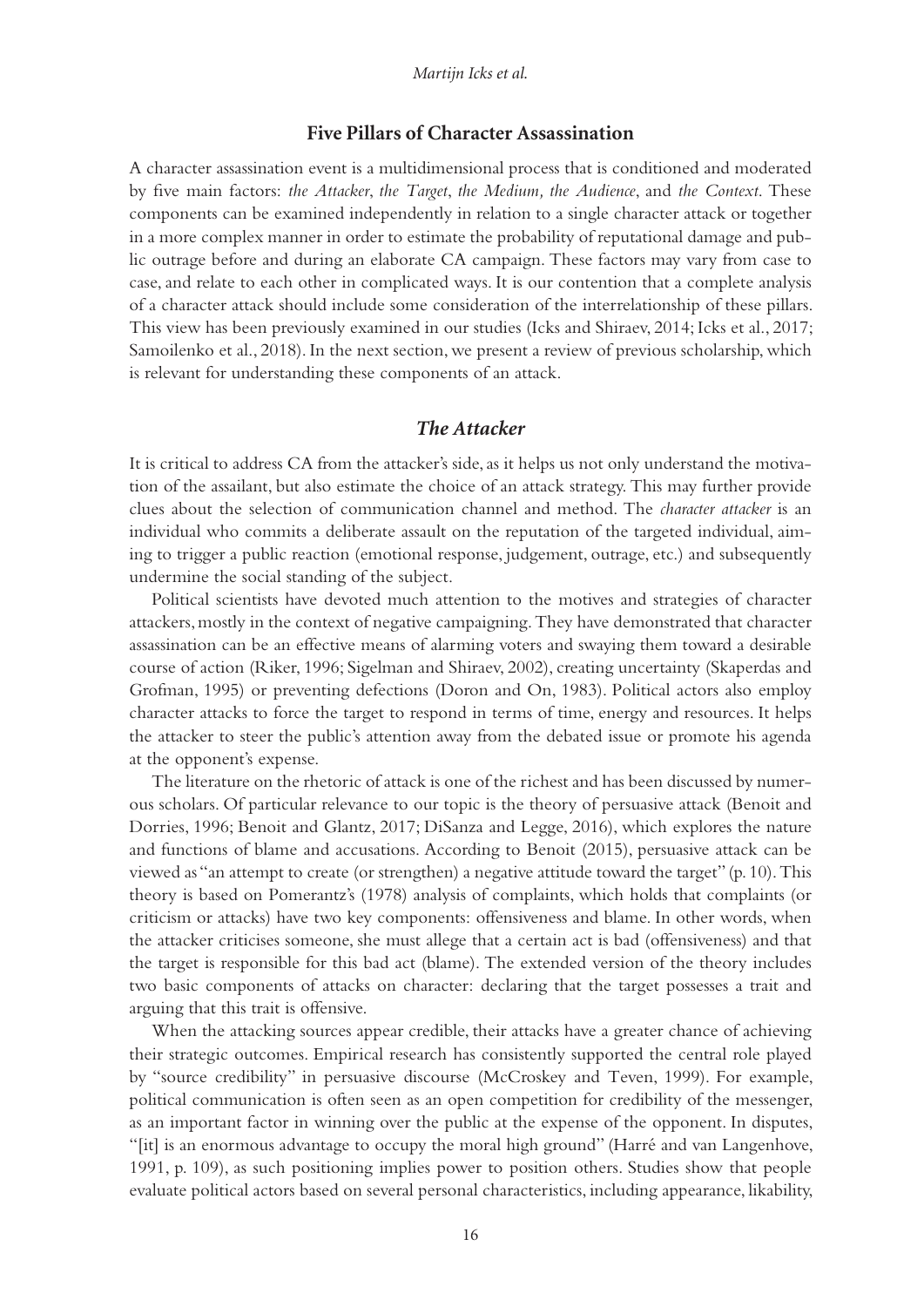charm, charisma and warmth (Pancer, Brown and Barr, 1999). Thus, source credibility is often determined by the public's perception of the extent to which its relationship *with the source* is determined by their stake in this relationship, common interests, concerns of mutual benefit and/or similar outcomes from the source's persuasion attempt. When attackers do not appear credible to their audiences, their attacks run the risk of backfiring and tarnishing the reputation of the attacker.

#### *The Target*

The CA target is typically a prominent individual who has achieved high social status, public recognition or fame and is the person who is the subject of the attack. We prefer the term "target" to "victim" because not every person who becomes the subject of a character attack is perceived by the public to be a victim. For example, according to Kaufman (1985), becoming a victim is a social process that requires a cognitive decision by someone coping with a wrong to assume such a status. The victim's status can also be socially constructed by the media (Smolej, 2010; Rader and Rhineberger-Dunn, 2010). Analysis of a victim's perceived agency and social evaluation helps us better understand why some reputational attacks are successful and considered persuasive while others receive contempt despite the truthfulness of their claims (Dunn, 2004).

The target of a character assassination attempt may not only find their public standing damaged, but also encounter a loss of social capital. *Social capital* is a "network of more or less institutionalised relationships of mutual acquaintance and recognition" (Bourdieu and Wacquant, 1992, p. 119). In that sense, character assassination is an invasion of someone's social field, composed of a network of relationships held and protected by a social actor trying to accumulate, conserve or convert different types of resources (money, friends, connections, etc.). The outcome of a CA attempt is generally observed in terms of reputational damage experienced by the target. It can also be assessed by the degree of public trust in a targeted individual and his ability to respond and recover from reputational crises.

Attackers often focus on specific aspects of the target. These may include attacks on status or *affiliation*, attacks on an individual's past *behaviour* and more general attacks on their *personality*. The first category entails a person's social affiliation or his or her unique identity (real or alleged), such as being a woman or a man, young or old, white or black, a native or a foreigner, liberal or conservative, gay or straight, and so on. This is not about what the individual does. It is mostly about who she *is* and subsequently – and even stereotypically – what this person is supposed to do as a member of a social group. If one says of a female political candidate, "What do you expect from her? She's a woman," this is a character attack against the candidate because the statement implies that she is incapable of doing particular things, like holding public office and making tough decisions, due to her gender. The next category refers to an individual's behaviour. This is about what this person does, is doing, has already done or is likely to do in the future. To illustrate, if a television ad suggested that a politician has accepted bribes throughout his career, this is an attack on that politician's actual or presumed behaviour. The final category is about an individual's personality traits. Traits are stable, cross-situational and enduring characteristics, not just passing emotional states.

From the target's perspective, Benoit's (2015) strategies of Image Repair theory, such as denial, evasion of responsibility, reducing offensiveness, corrective action and mortification, are especially applicable to mitigating image damage following a threat to a reputation. Prior to employing any image restoration strategy, individuals and organisations must consider a few other elements essential to reparation: the role of persuasion, source credibility, corporate social responsibility and the nature of crisis.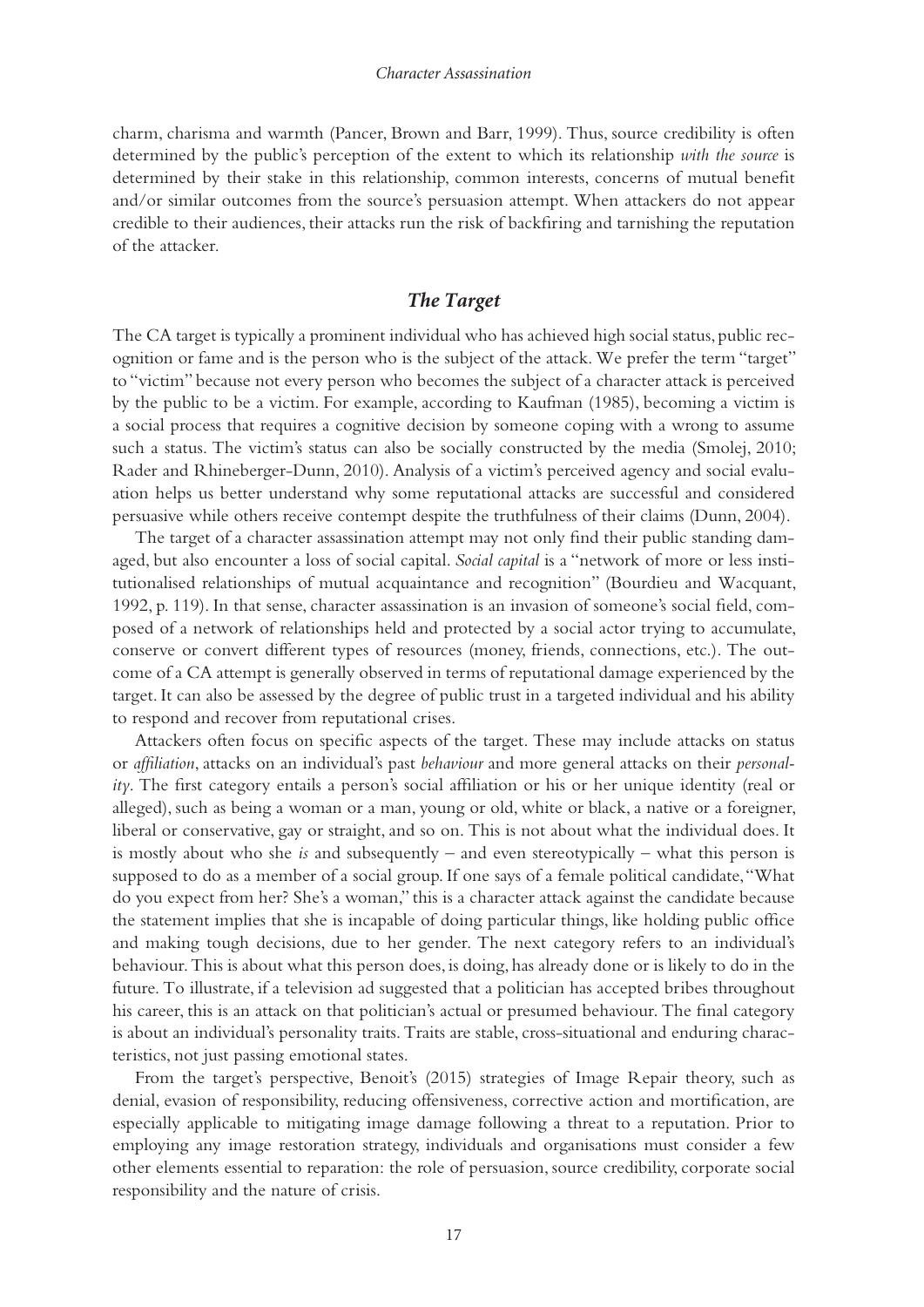#### *Martijn Icks et al.*

#### *The Medium or Media*

Media ecology theorists (McLuhan and Fiore, 1967) suggest that the media must be understood as the complexity of the medium of communication: its speed and directionality affect our socially constructed world of meanings, and constantly shape our perceptions, attitudes and behaviours. Thus, medium becomes an extension of ourselves as we consume new media products and adopt its most salient narratives and frames for daily conversations. For character attackers, a medium is a means of communication, such as a pamphlet, poster, tweet, or negative ad targeting its intended audience. However, a medium can also be a news channel, online forum or other venue that possesses agency in the process of character assassination, helping some attacks to spread while ignoring or debunking others. The symbols prompted by the mass media are then processed by various audiences and formed into cognitive models that later serve "as guides for judgement and action" (Bandura, 2009, p. 95). Consequently, it has become even more important to understand why some media materials have the potential to spread virally and cause reputational damage, while others never enjoy the public's attention. Thus, character assassination events should be examined in relation to media logic and media effects.

Today's mass media provide a conducive environment for character attacks amplified by the negative effects of mediatisation, such as simplification of content, personalisation and infotainment favouring conflict, drama and negative representation of social and political life (Esser, 2013). In recent years, domestic and international politics have become highly mediated, aggressive and candidate-centred. Persona-based stories and ads in US politics are becoming more critical because issues are more likely to become salient to voters if they are linked to popular personalities (Farnsworth, 2018). Thus, it is often personalities, not parties, that decide policies (Wattenberg, 1991).

The media are often criticised for normalising uncivil politics and polarising viewers (Maisel, 2012; Mutz and Reeves, 2005). Television entertainment has legitimised personal ridicule as a backdrop for CA in political discourse. Numerous studies demonstrate that comedians and latenight show hosts tend to lead the conversation about politics (Lichter, Baumgartner and Morris, 2014; Lichter and Farnsworth in this volume). Negative portrayals and caricatures of politicians often contribute to how people form opinions about them and influence candidate trait ratings (Geer, 2006; Young, 2004). This, in turn, desensitises the public, making it easier for character attacks to become acceptable.

The Internet environment amplifies the threat of manipulation through hearsay and falsehoods (Garrett, 2011). Online users who tend to post negative comments or incorrect information (fake news) without identification of the source or lacking supporting evidence can also conveniently exploit anonymity. Partisan online media often encourage incivility (Levendusky, 2013) by disseminating negative and misleading content. Rumours and conspiracy theories come from venues like online chat rooms, digital news shows, various social media platforms and "gated" invitation-only online communities (Marwick and Lewis, 2017). Internet anonymity is also easily abused by impulsive and manipulative practices such as trolling and harassment. Oftentimes, antisocial behaviour results from *disinhibition* when people act without regard for social norms and consequences (Lapidot-Lefler and Barak, 2012).

In sum, mass media play a critical role in accommodating CA events and shaping public attitudes towards them. By favouring certain agendas, the news media engage in framing, selecting some aspects of a perceived reality while obscuring other elements. It is critical to understand how frame-building and frame-setting processes of media coverage can affect mass opinion by attaching memorable labels or assigning blame to political actors.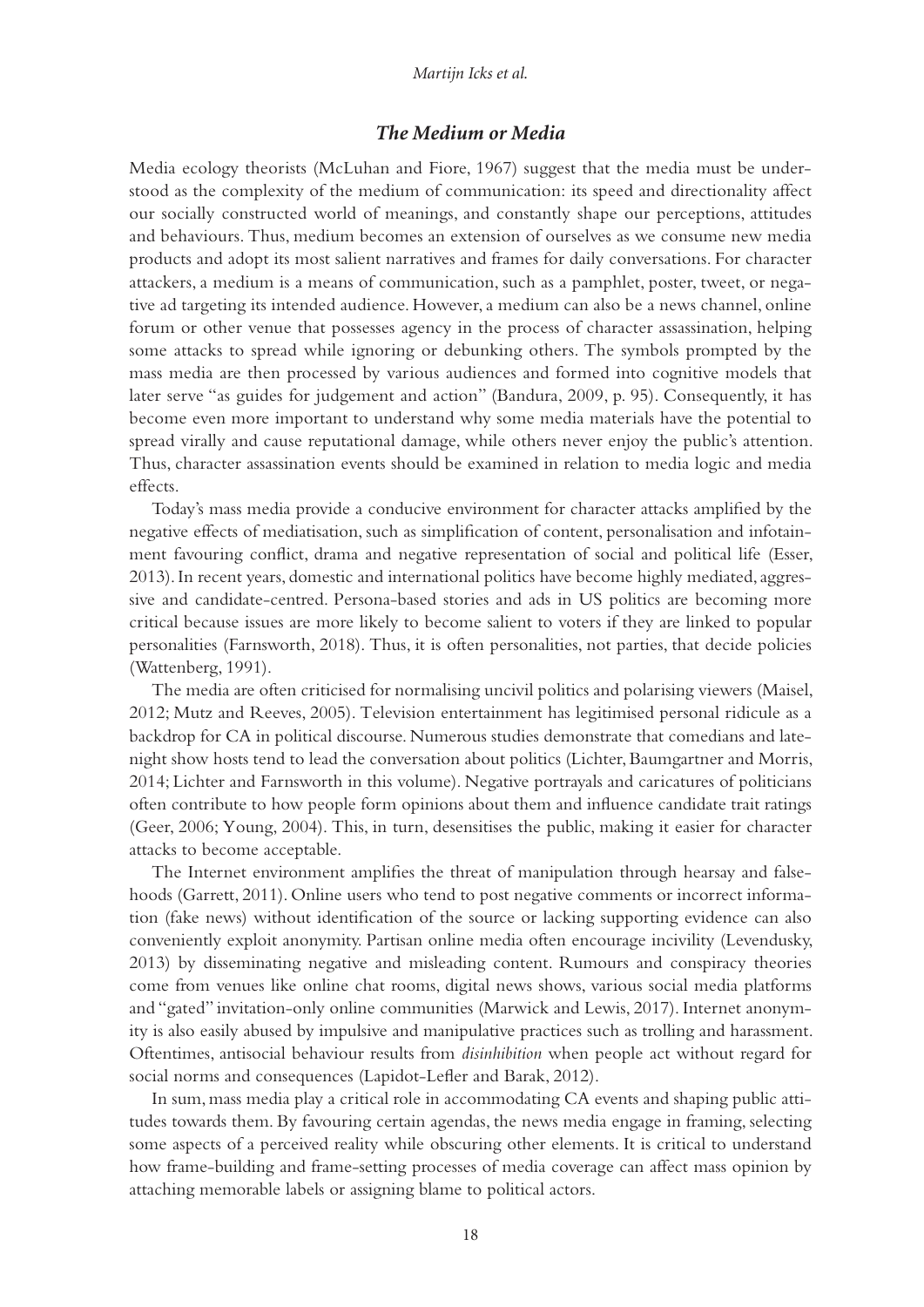#### *Character Assassination*

#### *The Audience*

Each character attack is addressed to a target audience, the group of individuals the attacker hopes to reach and whose perceptions the attacker hopes to sway. The credibility of the attacker and the audience's belief system are intertwined. The audience is involved in the process of constructing shared meaning and realities, and therefore has the power to accept or reject the allegations made by the source. The audience becomes an inseparable element of character assassination, as the target's reputation is damaged when the audience sees it this way, regardless of the truth and relevance of the allegations. The reputation of politicians, celebrities and other prominent figures is thus judged in the court of public opinion, which focuses on a mix of publicly established principles, including ethics, social and political values, or cultural or religious beliefs. If an audience's perception of the target's character differs from the target's true attributes, it is the perception and not the reality that determines the degree of public belief (Lupia, 2013).

There is research evidence to suggest that norms play an especially large role when evaluating members of the same social group. According to the cognitive balance (Heider, 1958) and cognitive dissonance theories (Festinger, 1957), people tend to fit perceptions of reality into a mould that is heavily influenced by their preferences. People are highly selective in what information they choose to believe, preferring to accept information that is most congruent with existing attitudes or expectations and/or these people's actions, such as actual voting record or supporting a candidate (Dolan and Holbrook, 2001). Thus, when character attacks confirm what the audience thinks they already know, they are more likely to resonate. For example, if there is a predisposition to dislike a candidate for political office, a negative ad tends to reinforce it (Chang, 2003). A receptivity to negative messages may be associated with one's level of political knowledge, trust in government, gender or related personal factors (Sigelman and Kugler, 2003). The audience can also become resistant to attitudinal attacks in the same way that bodies are immunised against viral attacks (McGuire, 1964). Thus, a weak dose of a counterargument will cause the belief to become more resistant.

#### *The Context*

Character attacks take place in a political, cultural and social context that influences their effectiveness. Because character attacks are embedded in symbolic acts of communication, understanding the social context in which that communication takes place is of the utmost importance. Moreover, because character attacks are strategic – they are intended to have some effect in the world – the situational relationship between the character attacker, the attack and the audience must be examined. Part of this context comes from moral codes embedded in social norms and cultural traditions. What is morally acceptable depends on where in the world one lives and where a message circulates. For example, in the US there is a partisan divide between Republicans and Democrats on what is morally unacceptable (Poushter, 2014). Likewise, character attacks launched in different historical epochs feature different moral and cultural standards. Analysts of character attacks also need to comprehend the linguistic context – the vocabulary, grammar and idioms of the time (Lucas, 1988).

Context shapes character attacks in other ways as well. One important factor is the political environment in which attackers and targets operate. In an open, democratic society, the possibilities to launch or respond to attacks will be more evenly distributed than in authoritarian regimes. It also matters to what extent potential targets are protected by libel and slander laws. In ancient Greece, where such laws did not exist, practically all personal smears were considered fair game, even when speaking in court. Finally, we need to take the technological context into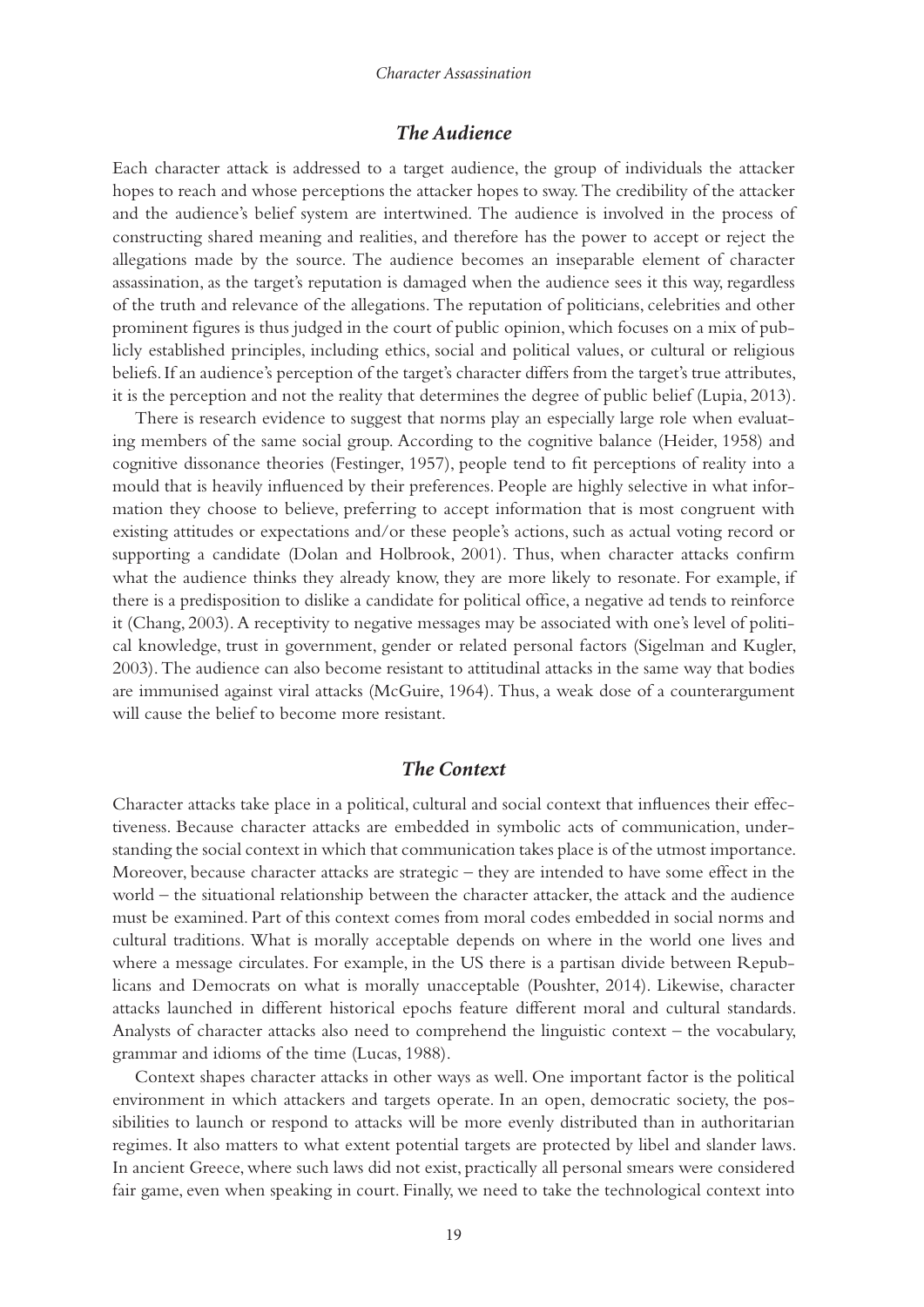consideration. This is a determining factor in the speed and scope of character attacks. As the invention of the printing press did five centuries ago, the Internet has recently caused a paradigm shift in practices of character assassination, opening up venues for character assassins that did not hitherto exist.

## **Interactional Dynamics of Character Assassination**

Character attacks are dynamic, which is to say that they are determined by the interaction between the various involved parties. Based on this interaction, we can differentiate character attacks in terms of *scope*, *timing*, *momentum*, *direction* and *opacity*.

• *Scope: Individual versus Collective Character Attacks*

While we have limited our definition of character assassination to attacks on individuals in this chapter, we have already seen that individuals can be attacked because they represent an organisation, movement or ideology. In these cases, damage to the target's reputation is a means of damaging the collective they represent. We term these attempts to damage a collective via an individual "collective" attacks.

• *Timing: Live versus Post-Mortem Attacks*

Character attacks may target either living individuals or the deceased. For example, many twentieth-century leaders, including Joseph Stalin in Russia, Margaret Thatcher in the UK and Mohandas Gandhi in India, are still publicly mocked or scorned long after their deaths, their flaws and missteps exaggerated, their memories cast in a negative light. What is the point of attacking the deceased? Post-mortem attacks can discredit a cause, a fallen dynasty, a political party, an idea, a theory or an ideology that these individuals represented or stood for. Targeting a dead leader's character can thus be an effective method of attacking his current-day supporters.

• *Momentum: Planned versus Spontaneous (Drive-By)*

Although character attacks tend to be premeditated, attackers do not always take significant time to contemplate and execute. These attacks can be very much spontaneous and opportunistic. Drawing an analogy to an infamous method of gang violence, we call them "drive-by" attacks. A quick and timely character attack may be effective because the target does not have enough time or resources to defend herself.

• *Direction: Horizontal versus Vertical* Sometimes, character assassination occurs between two people on relatively equal footing, for example two candidates for the same political office. In other instances, however, a large organisation or regime takes on an individual, or an individual attempts to bring down a regime. The resource disparities in vertical character attacks make them well worth studying.

• *Opacity: Anonymous versus Transparent*

Sometimes, the attacker's identity is readily known. Yet more and more in our mediated political environment, unverifiable rumours circulate, making it impossible to pin down the original source. Even if the identity of the attacker is unknown and the facts do not add up, the target's reputation can remain tarnished.

## *The Complexity of Character Attacks*

Although character attacks are strategic by nature, the extent to which they reflect a carefully conceptualised and sophisticated plan varies. Thus, attacks differ in their complexity. At times,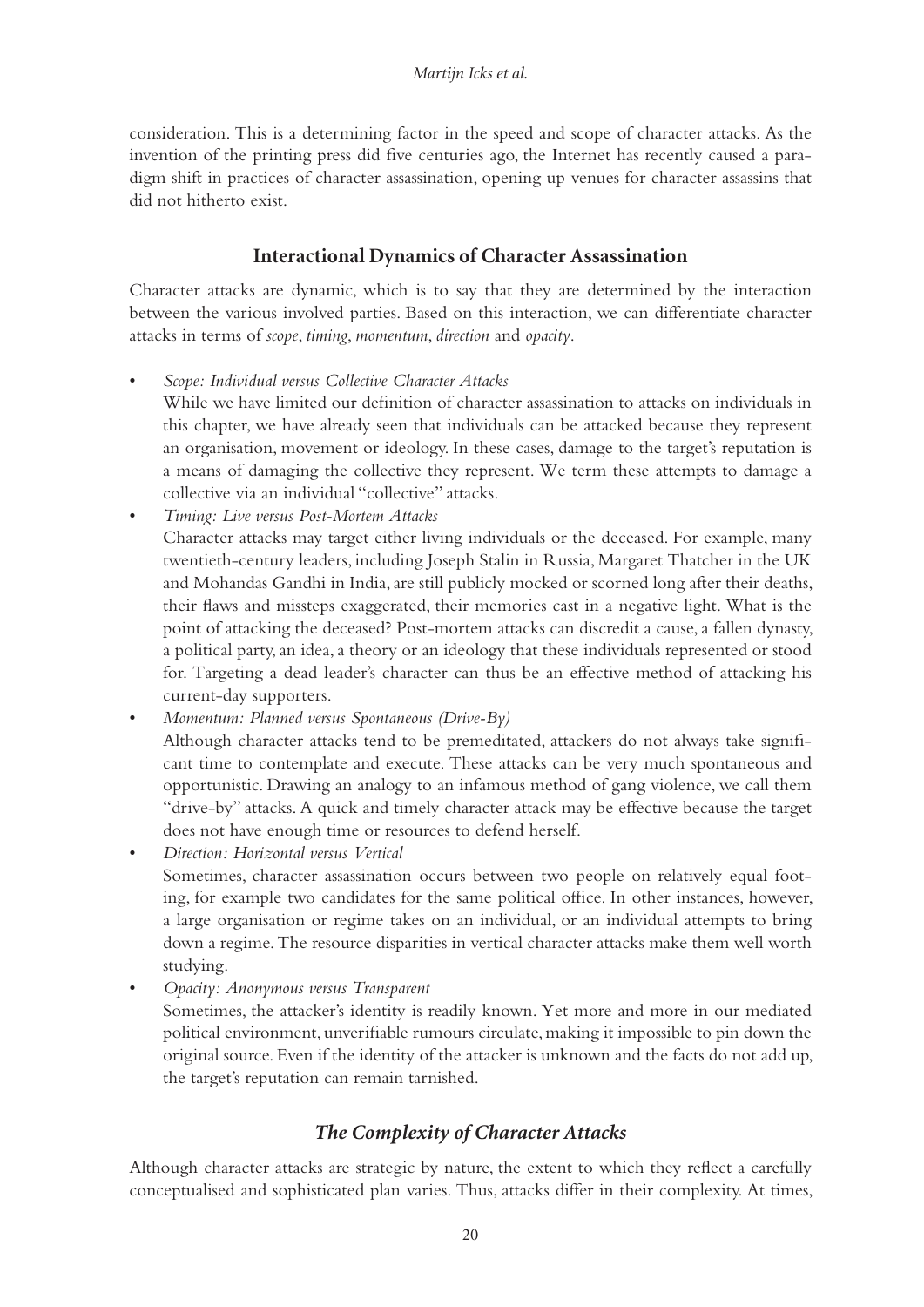<span id="page-11-0"></span>

| Method                                                                                                                                                                                   | Intended Effect                                                                                                                        | Examples                                                                                                   |
|------------------------------------------------------------------------------------------------------------------------------------------------------------------------------------------|----------------------------------------------------------------------------------------------------------------------------------------|------------------------------------------------------------------------------------------------------------|
| Name-calling                                                                                                                                                                             | The target is reduced to<br>a single trait or notion<br>that triggers negative<br>associations.                                        | Denouncing people who follow                                                                               |
| No argument is made, but a<br>derogatory term is applied to the<br>target. If this is done consistently,                                                                                 |                                                                                                                                        | alternative religious doctrines as<br>"heretics."<br>Labelling opponents as "socialists"                   |
| we speak of labelling.                                                                                                                                                                   |                                                                                                                                        | or "tree huggers" in US politics.                                                                          |
| <b>Making allegations</b>                                                                                                                                                                | The target's moral<br>integrity, mental<br>capacities and other<br>personal features are<br>cast into doubt.                           | Accusations of corruption or<br>incompetence in numerous<br>election campaigns.                            |
| The broadest category. Allegations<br>can be true or false, explicit or                                                                                                                  |                                                                                                                                        |                                                                                                            |
| implied, but the point is that the<br>target is accused of specific defects                                                                                                              |                                                                                                                                        | Insinuations that US President<br>Donald Trump is mentally                                                 |
| in personality or behaviour.                                                                                                                                                             |                                                                                                                                        | unbalanced.                                                                                                |
| Ridiculing                                                                                                                                                                               | The target is no longer<br>taken seriously, but<br>becomes a source of<br>amusement.                                                   | The depiction of Emperor                                                                                   |
| Making jokes about the target or<br>presenting them as a caricature.                                                                                                                     |                                                                                                                                        | Napoleon as a toy soldier in<br>British cartoons.                                                          |
| Mockery is not limited to<br>personality, but can also target<br>appearance, physical disabilities, etc.                                                                                 |                                                                                                                                        | The circulation of pictures of<br>politicians taken at inopportune<br>moments to make them look<br>stupid. |
| Fearmongering                                                                                                                                                                            | The target becomes a<br>source of fear, hatred<br>and disgust.                                                                         | Cicero branding Catiline as a                                                                              |
| Presenting the target as an enemy<br>or threat. If the target's basic                                                                                                                    |                                                                                                                                        | threat to the Roman people in<br>his Catilinarian Orations.                                                |
| humanity is denied, we speak of<br>dehumanization.                                                                                                                                       |                                                                                                                                        | Martin Luther depicting his<br>religious opponents as demonic<br>creatures in the Reformation.             |
| Exposing                                                                                                                                                                                 | The target is exposed as                                                                                                               | The publication of forged letters                                                                          |
| Publishing evidence (either real or<br>forged) that reveals the target's<br>personality flaws or misdeeds.                                                                               | immoral, criminal or<br>otherwise flawed.                                                                                              | during the American Civil<br>War to "prove" that George<br>Washington was a traitor to his<br>country.     |
| Disgracing<br>The opposite of honouring. There                                                                                                                                           | The target's honour and<br>status are taken away;<br>sometimes they are<br>completely renounced<br>by the community they<br>belong to. | Vandalising statues of political and<br>historical figures.                                                |
| are various ways to signal that a                                                                                                                                                        |                                                                                                                                        | Tarring and feathering criminals in<br>the Wild West.                                                      |
| target is in disgrace: taking away<br>tokens of distinction and status,<br>putting them through rituals of<br>public humiliation, or expelling<br>them from the community<br>altogether. |                                                                                                                                        | "Slut shaming" on the Internet.                                                                            |
| Erasing                                                                                                                                                                                  | The target is completely                                                                                                               | The disappearance of politicians                                                                           |
| Authoritarian regimes can attempt<br>to destroy someone's public<br>presence completely, for instance<br>by Photoshopping pictures and<br>writing an individual out of<br>history books. | removed from the<br>public sphere/collective<br>memory.                                                                                | who fell out of favour from<br>photographs in Stalinist Russia.                                            |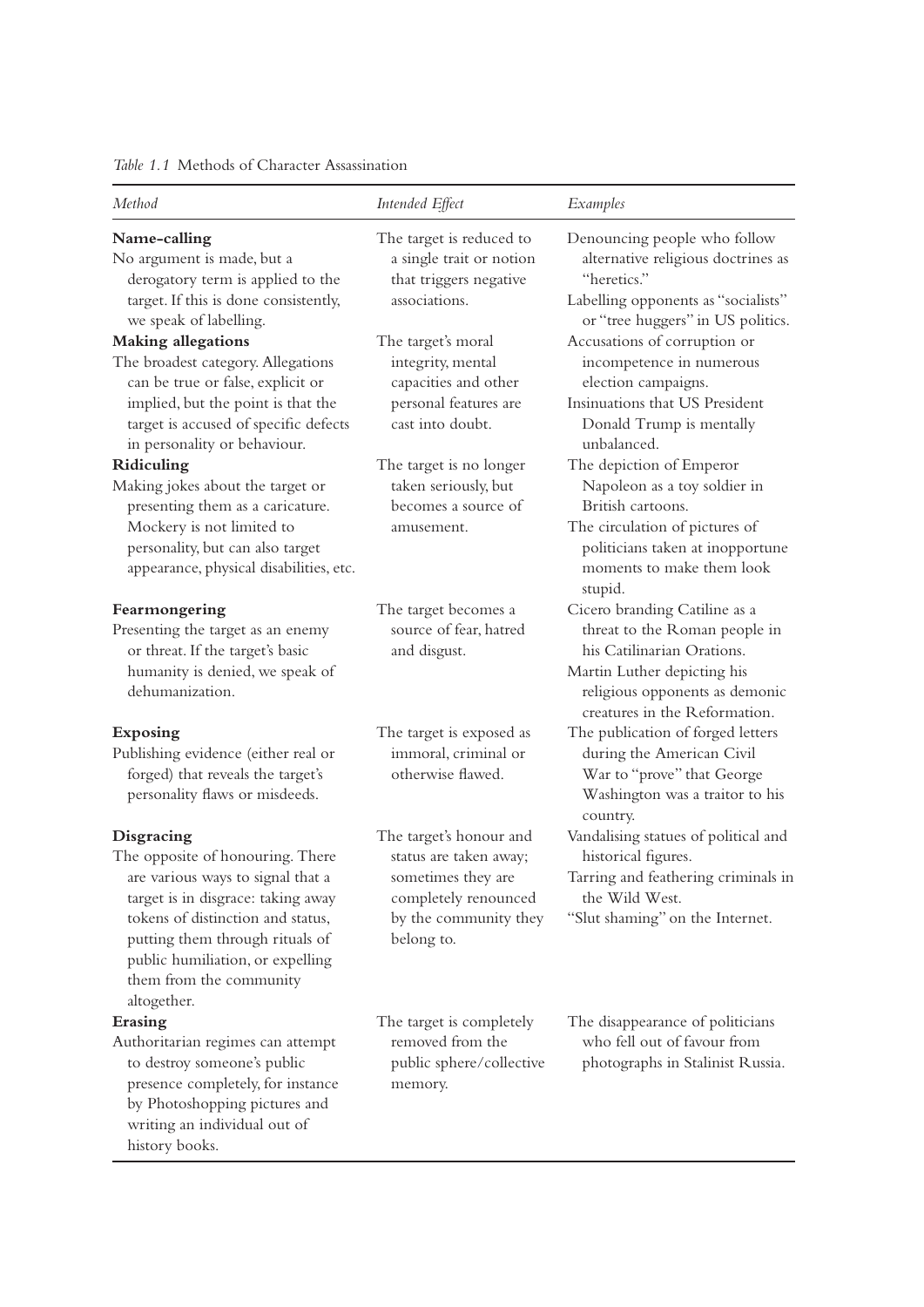<span id="page-12-0"></span>attacks emerge as a simple cheap shot, such as labelling a proponent of a woman's right to choose abortion a "feminazi" to discredit her advocacy. On the other hand, character attacks can appear as drawn out strategies, such as a series of campaign advertisements with carefully evidenced claims about a candidate's support for women's rights to terminate a pregnancy. Often, however, attackers leave portions of their argument unstated, asking the audience to make the leap between an allegation and the intended effect. We term these complex attacks "enthymematic attacks," in line with the rhetorical concept of the enthymeme, wherein an audience "fills in" a portion of the argument for the speaker. For instance, to argue that former US President Barack Obama was born in Kenya may circulate as an enthymeme wherein the audience fills in the gaps in the argument with racist assumptions about blackness as difference and the implication that this makes Obama not "one of us."

#### **Methods of Character Assassination**

Building on work done by Icks and Shiraev (2014), we propose seven methods by which attackers generally attack their targets. We have categorised our list based on the method's intended effect on the target's reputation. After all, there are various ways in which an individual can gain a negative status in the public sphere. Among other things, she can acquire a reputation for immorality or incompetence, be reduced to a laughing stock, be portrayed as a monster, or be placed outside "good" society as an emblem of disgrace. Evidently, these categories may at times overlap: For instance, targets who suffer public disgrace are often dehumanised as well, although one can occur without the other. This list is necessarily incomplete and will evolve as more research is done on how attackers plan, execute and accomplish their goals. It is our hope that the list given in [Table](#page-11-0) 1.1 will provide a lexicon for talking about the ways that attacks happen.

In sum, character assassination research requires an interdisciplinary framework that pays attention to how the attacker, target, audience, media and context intersect to determine the effectiveness and longevity of attacks. In this chapter, we have only sketched a theoretical framework and identified several important methods and aims of character assassins. The contributors to this volume at times challenge and expand on our framework, with the goal of advancing research in these important dimensions.

#### **Note**

[1.](#page-2-0) Cf. Ivan Havel's observation in Klicperová-Baker (2014).

#### **Bibliography**

- Bandura, A. (1999) 'Moral disengagement in the perpetration of inhumanities', *Personality and Social Psychology Review*, 3(3), pp. 193–209.
- Bandura, A. (2009) 'Social cognitive theory of mass communication', in Bryant, J. and Oliver, M. B. (eds.), *Media effects: Advances in theory and research*. Mahwah, NJ: Lawrence Erlbaum, pp. 94–124.

Benoit, W. L. (2015) *Accounts, excuses, and apologies: Image repair theory and research*. New York: SUNY Press.

- Benoit, W. L. and Dorries, B. (1996) 'Dateline NBC's persuasive attack on Wal-Mart', *Communication Quarterly*, 44(4), pp. 463–477.
- Benoit, W. L. and Glantz, M. (2017) *Persuasive attack on Donald Trump in the 2016 Republican primaries*. Lanham, MD: Lexington Books.

Bourdieu, P. and Wacquant, L. (1992) *An invitation to reflexive sociology*. Chicago: University of Chicago Press. Chang, C. (2003) 'Party bias in political-advertising processing', *Journal of Advertising*, 32, pp. 55–67.

Chun, R. and Davies, G. (2006) 'The influence of corporate character on customers and employees: Exploring similarities and differences', *Journal of the Academy of Marketing Science*, 34(2), pp. 138–146.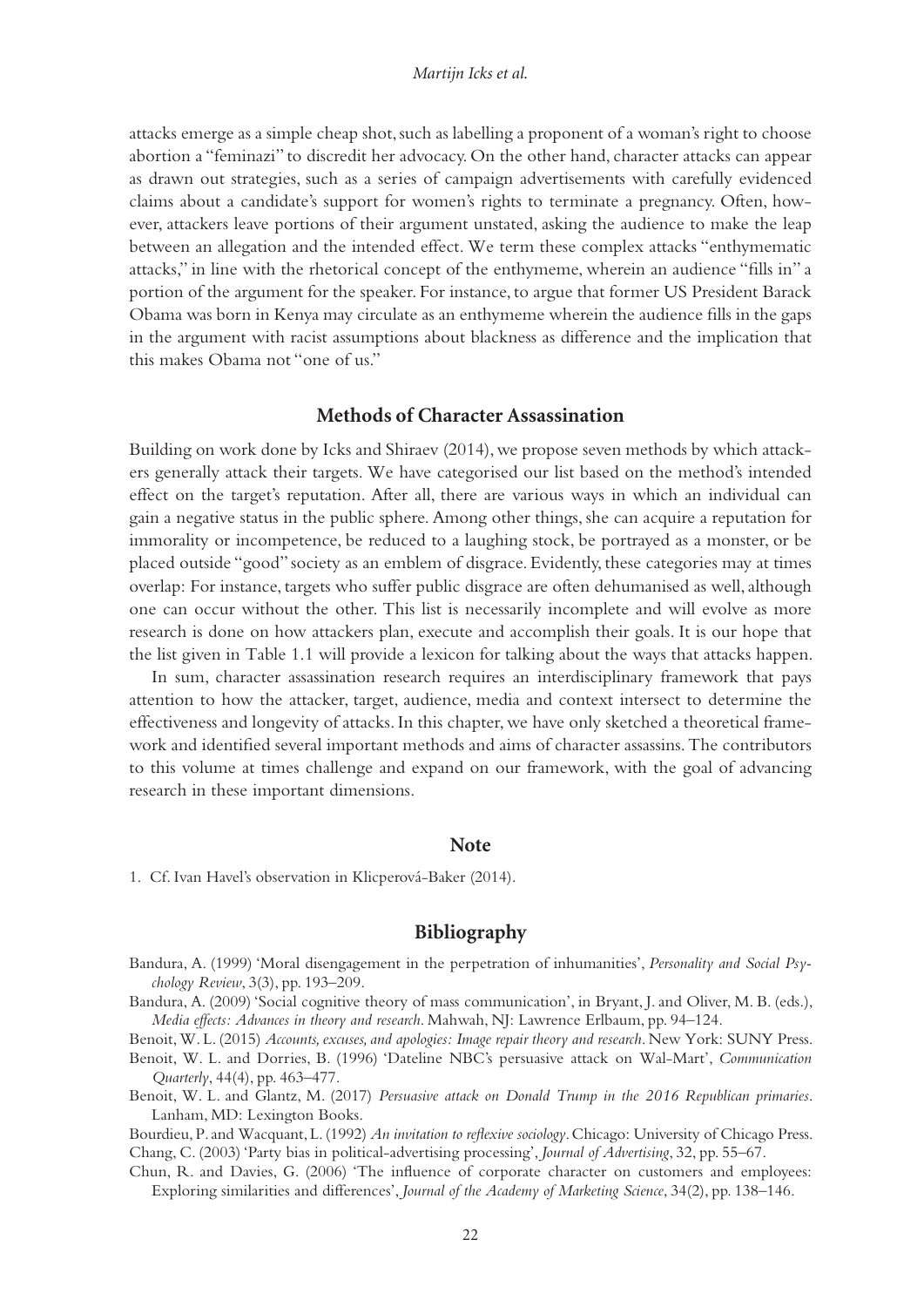Coombs, W. T. and Holladay, S. J. (2002) 'Helping crisis managers protect reputational assets: Initial tests of the situational crisis communication theory', *Management Communication Quarterly*, 16, pp. 165–186.

Danziger, K. (1997) *Naming the mind: How psychology found its language*. London: Sage.

- DiSanza, J. and Legge, N. (2016) 'The Rhetoric of persuasive attack: Continuing the development of a taxonomy of attack trategies and tactics', *Relevant Rhetoric*, 7. Available at: [http://relevantrhetoric.com/](http://relevantrhetoric.com) [TheRhetoricofPersuasiveAttack.pdf](http://relevantrhetoric.com) (Accessed: 15 February 2018).
- Dolan, K. and Holbrook, T. (2001) 'Knowing versus caring: The role of affect and cognition in political perceptions', *Political Psychology*, 22, pp. 27–44.
- Doron, G. and On, U. (1983) 'A rational choice model of campaign strategy', in Arian, A. (ed.), *The elections in Israel*, *1981*. Tel Aviv: Ramot Publishing. pp. 213–231.
- Dunn, J. L. (2004) 'The politics of empathy: Social movements and victim repertoires', *Sociological Focus*, 37, pp. 235–250.
- Esser, F. (2013) 'Mediatization as challenge: Media logic versus political logic', in Kriesi, H., Lavenex, S., Esser, F., Matthes, J., Bühlmann, M. and Bochsler, D. (eds.), *Democracy in the age of globalization and mediatization*. Basingstoke: Palgrave Macmillan, pp. 155–176.
- Farnsworth, S. (2018) *Presidential communication and character: White House news management from Clinton and cable to Twitter and Trump*. New York: Routledge.
- Festinger, L. (1957) *A theory of cognitive dissonance*. Evanston, IL: Row & Peterson.
- Garrett, R. K. (2011) 'Troubling consequences of online political rumoring', *Human Communication Research*, 37(2), pp. 255–274.
- Geer, J. G. (2006) *In defense of negativity: Attack ads in pesidential campaigns*. Chicago: University of Chicago Press.
- Halloran, S. M. (1982) 'Aristotle's concept of ethos, or if not his somebody else's', *Rhetoric Review*, 1(1), pp.58–63.
- Harré, R. and Langenhove, L. V. (1991) 'Varieties of positioning', *Journal for the Theory of Social Behaviour*, 21(4), pp. 393–407.
- Heider, F. (1958) *The psychology of interpersonal relations*. New York: John Wiley & Sons.
- Herbst, S. (2010) *Rude democracy, civility an incivility in American politics*. Philadelphia, PA: Temple University Press.
- Icks, M., Keohane, J., Samoilenko, S. and Shiraev, E. (2017) *CARP 2017 report: Character assassination in theory and practice*. Available at: [https://communication.gmu.edu/research-and-centers/carp/2017-conference/](https://communication.gmu.edu) [conference-report](https://communication.gmu.edu) (Accessed: 15 February 2018).
- Icks, M. and Shiraev, E. B. (eds.) (2014) *Character assassination throughout the ages*. New York: Palgrave Macmillan.
- Kaufman, J. M. (1985) *Characteristics of children's behavior disorders*. Columbus, OH: Merrill.
- Keen, S. (1986) *Faces of the enemy: Reflections of the hostile imagination*. San Francisco, CA: Harper & Row.
- Kennedy, G. (1991) *Aristotle on rhetoric*. New York: Oxford University Press.
- Klicperová-Baker, M. (2014) 'A character assassination attempt: The case of Václav Havel', in Icks, M. and Shiraev, E. (eds.), *Character assassination throughout the ages*. New York: Palgrave Macmillan, pp. 253–270.
- Langley, Q. (2014) *Brandjack. How your reputation is at risk from brand pirates and what to do about it*. Basingstoke: Palgrave Macmillan.
- Lapidot-Lefler, N. and Barak, A. (2012) 'Effects of anonymity, invisibility, and lack of eye-contact on toxic online disinhibition', *Computers in Human Behavior*, 28(2), pp. 434–443.
- Levendusky, M. S. (2013) 'Why do partisan media polarize viewers?', *American Journal of Political Science*, 57(3), pp. 611–627.
- Lichter, S., Baumgartner, J. and Morris, J. (2014) *Politics is a joke!* New York: Westview Press.
- Lucas, S. E. (1988) 'The renaissance of American public address: Text and context in rhetorical criticism', *Quarterly Journal of Speech*, 74(2), pp. 241–260.
- Lupia, A. (2013) 'Communicating science in politicized environments', *PNAS*, *110*. Available at: [https://](https://goo.gl) [goo.gl/QEmgEP](https://goo.gl) (Accessed: 15 February 2018).
- Maisel, L. S. (2012) 'The negative consequences of uncivil political discourse', *PS: Political Science & Politics*, 45(3), pp. 405–411.
- Marwick, A. and Lewis, R. (2017) *Media manipulation and disinformation online*. Available at: [https://data](https://datasociety.net) [society.net/output/media-manipulation-and-disinfo-online/](https://datasociety.net) (Accessed: 15 February 2018).
- McCroskey, J. and Teven, J. (1999) 'Goodwill: A reexamination of the construct and its measurement', *Communication Monographs*, 66(1), pp. 90–103.
- McGuire, W. J. (1964) 'Inducing resistance to persuasion', in Berkowitz, L. (ed.), *Advances in experimental social psychology*. Vol. 1. New York: Academic Press, pp. 191–229.